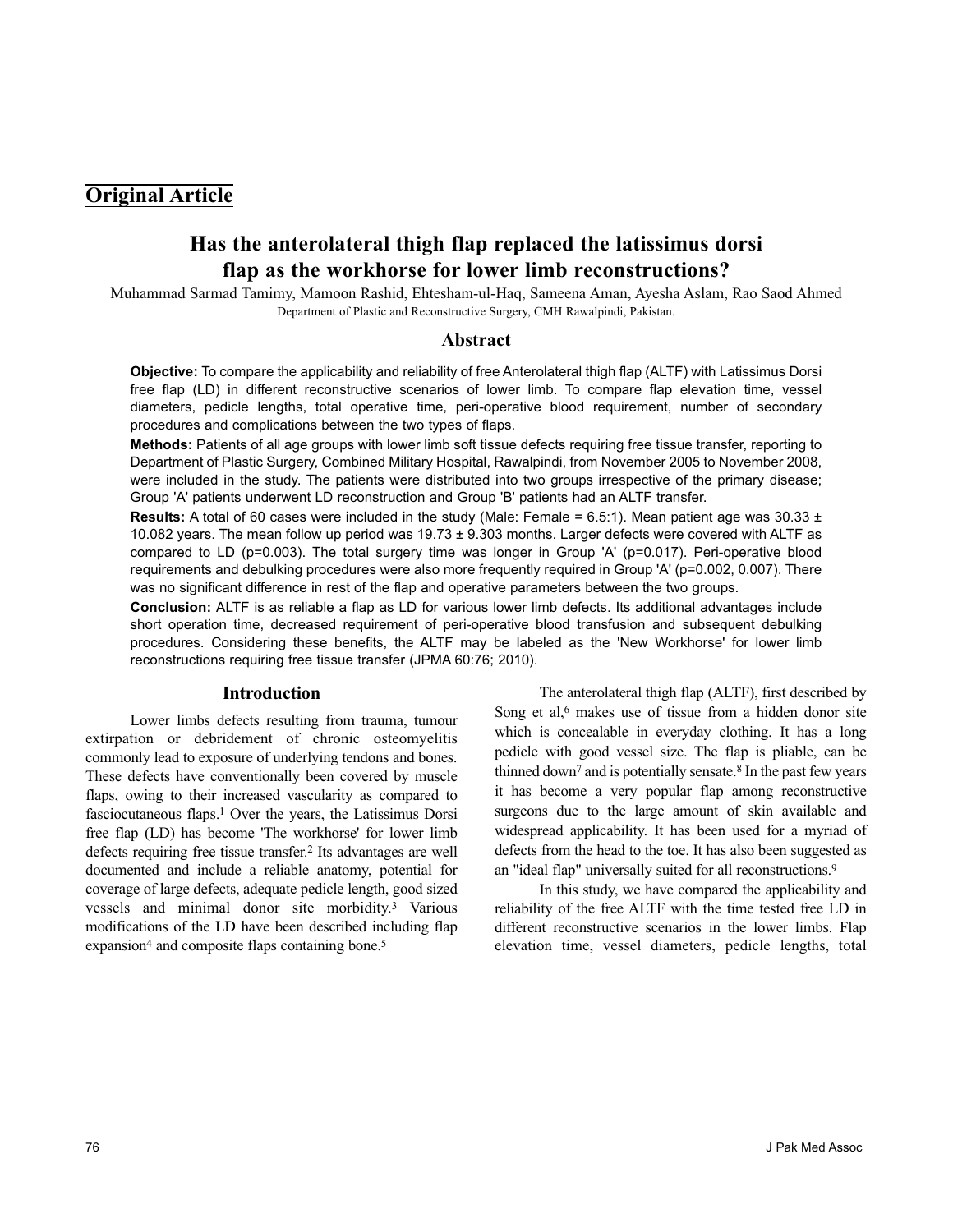operative time, peri-operative blood requirement, number of secondary procedures and complications are compared between these two flaps.

#### **Patients and Methods**

This Quasi-experimental study was conducted at the Plastic and Reconstructive Surgery Department of Combined Military Hospital, Rawalpindi, Pakistan from November 2005 to November 2008. Sampling was convenience based. The sample size was dictated by the duration of the study i.e., all patients of all age groups with lower limb soft tissue defects requiring free tissue transfer, reporting primarily/referred to our department, were included in the study. Patients with a previously failed free flap, severe co-morbidities, multi-organ injuries, known peripheral vascular disease and metastatic malignancy were excluded from the study. All cases were worked-up in detail to assess the general physical fitness for a prolonged surgery. All tumour cases were also evaluated in the Soft tissue Sarcoma Clinic at our hospital. The Extent of resection and type of reconstruction was also planned at these clinics. The study was conducted in accordance with the Helsinki Declaration of 1975, as revised in 1983 and was approved by the hospital ethical committee.

The patients were distributed into one of two groups, irrespective of the primary cause of the soft-tissue defect; Group 'A' patients underwent an LD reconstruction and Group 'B' patients had an ALTF transfer. Lower leg arteriography was done routinely in all the post traumatic cases. Doppler perforator marking using 10 Mhz hand-held Doppler (Dopplex® II. Huntleigh Healthcare Limited, Cardiff, UK) was routinely done in all patients in group 'B' (ALTF). All the procedures were performed under general anaesthesia along with epidural blockage to prevent lower limb vasospasm. Simultaneous flap elevation was commenced wherever a twoteam approach was possible. All the tumour resections and debridements were done by our Orthopaedic colleagues. The Flaps were designed using custom-tailored templates for each defect. All the flaps were raised and anastomosed. The Time of flap elevation was recorded as the time taken from skin incision to complete dissection of the flap and its pedicle. The Total operation time was calculated from induction of anaesthesia to recovery.

The Standard technique of LD elevation was used.<sup>10</sup> ALTF was designed over the middle 1/3rd of the thigh along a line joining the anterior superior iliac spine (ASIS) and the lateral border of the patella. The flap elevation was started from medial to lateral, identifying the perforators and the descending branch of lateral circumflex femoral artery (LCFA) and finally dissecting the pedicle up to its origin from the LCFA. The Deep fascia was routinely included during flap elevation. If a deep musculocutaneous perforator was encountered, a 1.5 to 2 cms cuff of vastus lateralis muscle was

taken along with the perforator. Thinning, if required, was done with the pedicle still attached to the donor vessel. Heparin 5000 units was given intravenously just before the division of pedicle in both the groups. Post-operatively all patients were nursed in an intensive care unit for 48 hours and operated leg was kept elevated. Flap monitoring was done at 02 hourly intervals using skin/muscle colour, temperature and bleeding response to needle scratch, as parameters. Tab Acetylsalicylic acid 150 mg OD (PO) was started within 24 hours of anastomosis and continued for 02 to 04 weeks postoperatively. The first dressing change was done on the 5th to 7th post-operative day unless a vascular or infective complication warranted an earlier change of dressing. The patients were discharged from the hospital in the second postoperative week, if there were no complications.

The patients were followed up weekly for four weeks, and then monthly. Weight bearing on the operated leg was allowed after four weeks, if not, otherwise, contraindicated from the point of view of bone union. All the data in the two groups was compared for 2-tailed significance using 't-test' on SPSS 11.0 for windows®. Correlations between different variables within the same group were calculated using the Pearson Test. A 'p value' of < 0.05 was considered significant.

#### **Results**

Sixty cases were included in the study with a Male to Female ratio of 6.5:1 (52 males, 8 females). The age of these patients ranged from 6 to 55 years with a mean of 30.33  $\pm$ 10.08 years. The mean follow up period was  $19.73 \pm 9.30$ months (Range 2 to 36 months).

The nature of soft tissue defects was quite variable including 32 (53.3%) post-traumatic cases, 14 (23.3%) oncologic surgical defects, six (10%) cases each of chronic osteomyelitis and unstable scarring and two (3.3%) cases of exposed orthopaedic hardware. The Foot (38%) and calf (37%) were the most commonly involved regions followed by defects involving more than two regions of the leg (8%), knee (7%), ankle (7%) and calf with ankle (3%). Twenty-nine reconstructions were done using ALTF and 31 using the LD.

Group A (LD arm,  $n = 31$ ). In Group A there were 23 trauma cases (Figure-1), and two cases each of oncologic surgical defect, chronic osteomyelitis, unstable scarring and exposed orthopaedic hardware. The size of the defects ranged from 50 to 140 cm.<sup>2</sup> Sixteen of these (51.6%) were covered with myocutaneous flaps, while in the rest, muscle-only flaps, covered with split-thickness skin graft, were used. Eleven (35.5%) of these flaps were done as a part of limb salvage procedure. LD pedicle length ranged from eight to 14 cm with arterial and venous diameters ranging from 2.0 to 3.0 mm. Flap elevation time ranged from 43 to 70 minutes with the total operation time ranging from 5 to 10 hours. The thoracodorsal artery was anastomosed to posterior tibial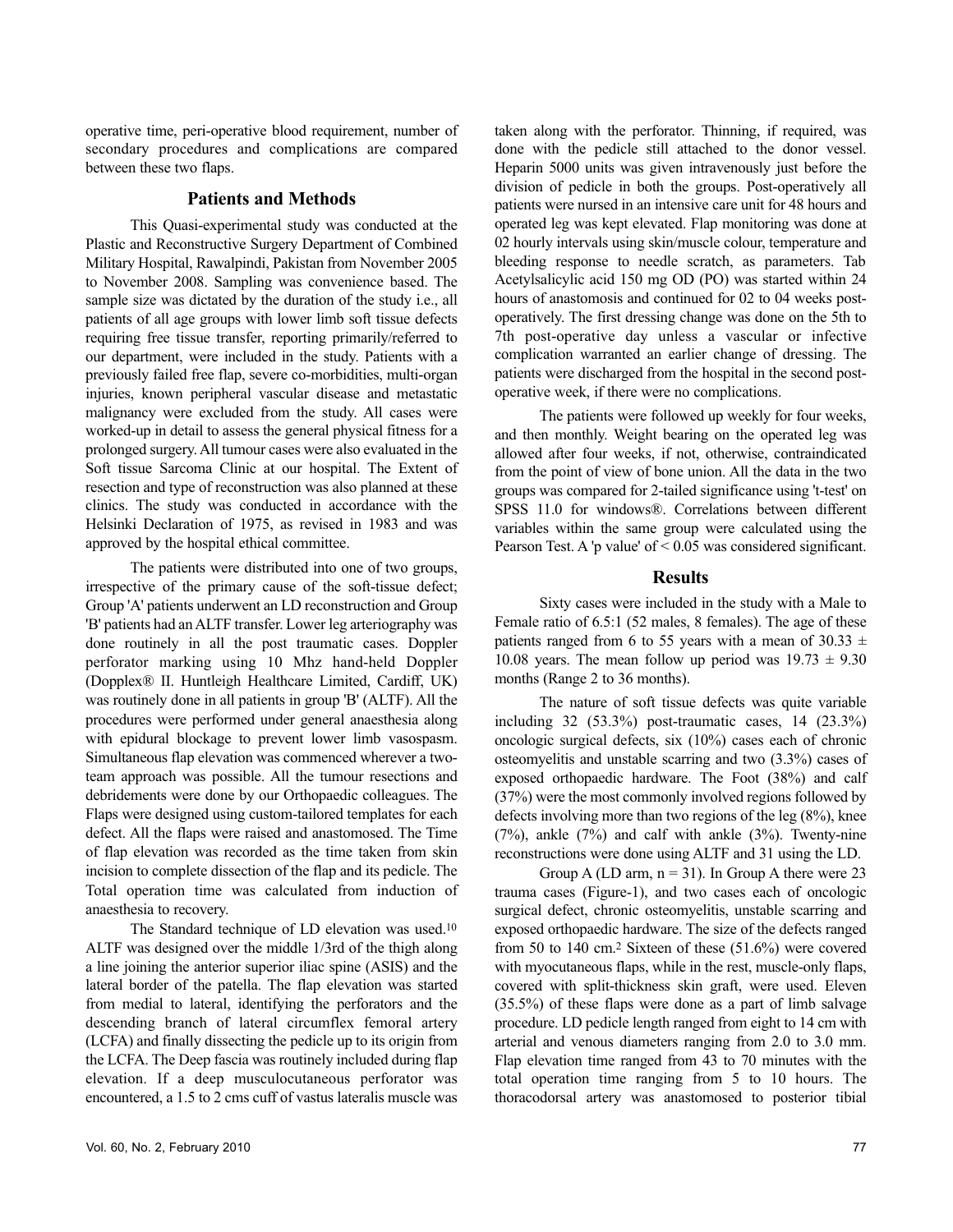

Figure-1: A patient with a firearm injury on the posterior aspect of the left lower calf covered with myocutaneous latissimus dorsi free flap.

artery, anterior tibial artery and femoral artery in 22 (71%), seven (22.6%) and two (6.5%) cases respectively. Three to four peri-operative blood transfusions were required per case. Four cases (12.9%) required additional skin grafting to cover the exposed pedicle site. Two cases (6.5%) developed vascular compromise more than 48 hours after the anastomosis. Both were heparinized systemically, but only one of these survived completely, after an episode of superficial epidermolysis. Early recipient-site wound dehiscence occurred in four cases (12.9%). Upto two secondary procedures per case were done, including minimal debridement, secondary suturing, regrafting or flap debulking. Five cases (16.1%) developed donor site complications including seroma, wound dehiscence, stretched scar and hypertophic scarring. Five cases (16.1%), in which muscle-only flap was used, developed long term instability of the grafted area. None of the variables within this arm were strongly correlated.

Group B (ALTF arm,  $n = 29$ ). The most common defect type in this group was post-tumour-resection defect (12, 41.4%) (Figure-2) followed by post-traumatic defect (9, 31%). Other defect types included 4 cases (13.8%) each of chronic osteomyelitis and unstable scarring. Seventeen cases (58.6 %) were done for limb salvage. These limbs were at risk because of either the extent of resection required for oncological clearance (12 cases of post-tumour-resection defects) or the extensive trauma (five post-traumatic cases). Ten (34.48%) of these flaps had septocutaneous perforators. Up to five mm thinning was done in six cases (20.68%) to adjust the flap to the reconstructive requirements. The size of the defect ranged from 45 to 200 cm.<sup>2</sup> Pedicle Length ranged from 8 to 18 cm with arterial diameter ranging from 2.0 to 3.5 mm and venous diameter ranging from 2.0 to 3.0 mm. Flap elevation time ranged from 50 to 90 minutes and total operating time ranged from 6 to 10 hours. Two to four units of blood were transfused



Figure-2: A patient with Recurrent Fibromatosis Left Foot. Defect covered with anterolateral thigh flap.

in the perioperative period. LCFA was anastomosed to posterior tibial artery in 12 (41.4%), anterior tibial artery in 11 (37.9%), popliteal artery in four (13.8%) and femoral artery in two (6.9%) cases. Two cases (6.9%) required additional skin grafting to cover exposed pedicle site. One case (3.44%) had to be re-explored for vascular compromise and the arterial and venous anatomoses were re-freshened but the flap could not be salvaged. Another case which developed vascular compromise was salvaged by re-adjusting the flap and relieving pressure over the pedicle. Recipient-site wound dehiscence occurred in two cases (6.9%), which were managed conservatively. Five (17.2%) donor sites were closed primarily and the rest were grafted. Graft take was satisfactory in all the grafted cases. Two cases (6.9%) complained of weakness and stiffness of the donor leg. These complaints settled within six to 10 weeks after the surgery and there were no long term complaints. Debulking as a secondary procedure was done in six cases (20.7 %). There were no issues of long term graft instability seen at the recipient site. None of the variables within this arm were strongly correlated.

Comparison between Group A and B (Table). Both groups had comparable age and gender distribution with equal variety in site and spectrum of the defects. Significantly larger defects were covered with ALTF as compared to LD. Mean flap elevation time was 4.57 minutes (SD  $\pm$  3.748 minutes) longer in group B (60.83 minutes  $\pm$  11.464) as compared to group A (56.26 minutes  $\pm$  7.716), but this difference was not statistically significant ( $p = 0.074$ ). Contrary to this, the total surgery time was significantly longer in reconstructions done with LD flap. Similarly the peri-operative blood requirements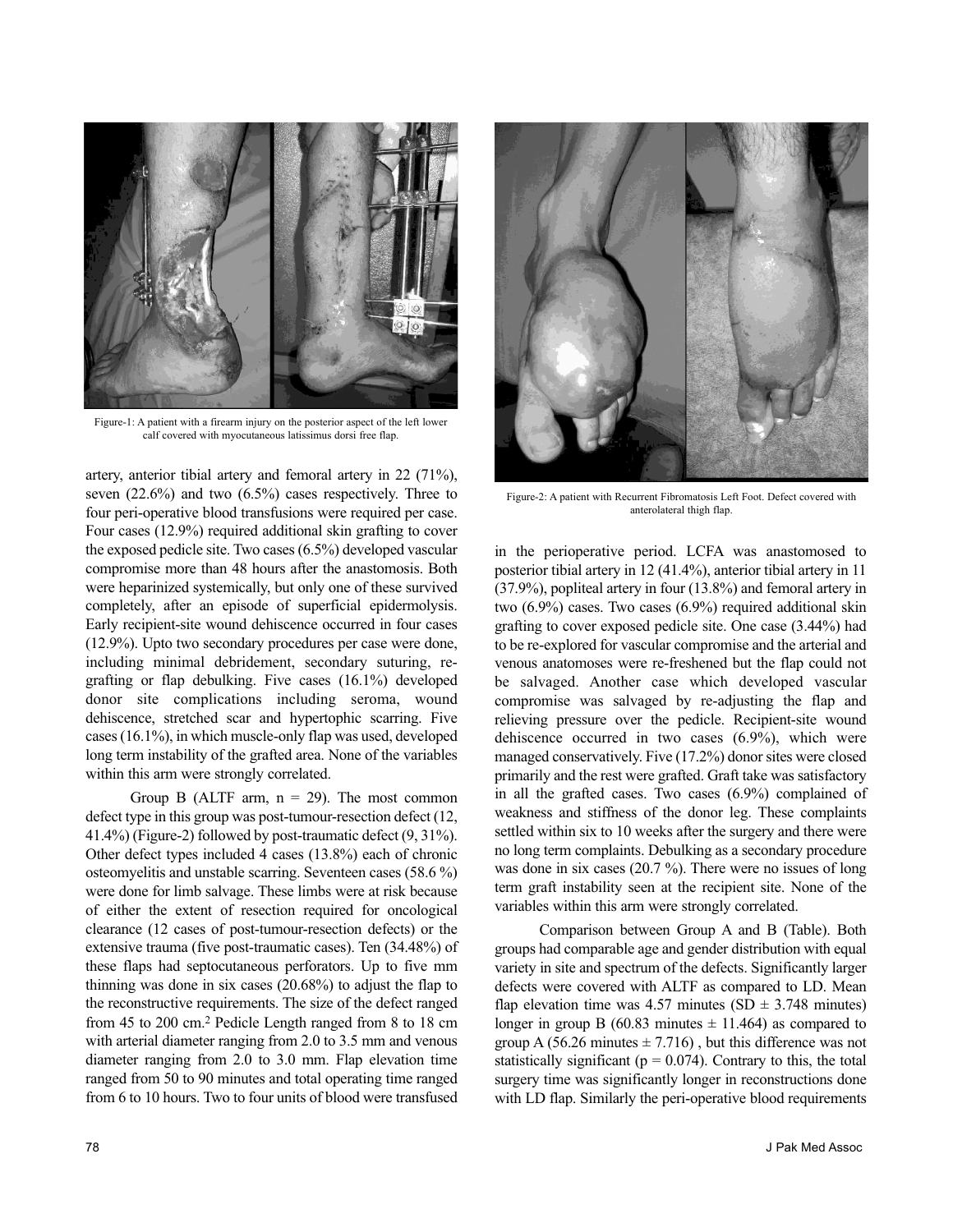**Table: Group Statistics.**

|                                  | Group<br>(Mean ±Standard Deviation) p value |                    |       |
|----------------------------------|---------------------------------------------|--------------------|-------|
|                                  |                                             |                    |       |
|                                  | $\blacktriangle$                            | R                  |       |
| Age $(yrs)$                      | $29.68 \pm 10.672$                          | $31.03 \pm 9.549$  | 0.607 |
| Defect Dimensions (cm2)          | 87.23±27.517                                | 115.48±41.211      | 0.003 |
| Pedicle Length (cm)              | $10.68 \pm 1.956$                           | $11.59 \pm 2.653$  | 0.135 |
| Pedicle Arterial Diameter (mm)   | $2.484 \pm 0.3976$                          | $2.483 \pm 0.5085$ | 0.992 |
| Pedicle Venous Diameter (mm)     | $2.597 \pm 0.3271$                          | $2.534 \pm 0.3518$ | 0.480 |
| Flap Elevation Time (min)        | $56.26 \pm 7.716$                           | $60.83 \pm 11.464$ | 0.074 |
| Total operation time (hours)     | $8.52 \pm 1.061$                            | $7.76 \pm 1.327$   | 0.017 |
| Peri-operative blood transfusion |                                             |                    |       |
| (Number of units)                | $3.52 \pm 0.508$                            | $2.97 \pm 0.778$   | 0.002 |
| Vascular Compromise              | $1.94 \pm 0.250$                            | $1.93 \pm 0.258$   | 0.946 |
| Additional graft requirement     | $1.87 \pm 0.341$                            | $1.93 \pm 0.258$   | 0.447 |
| Flap failure                     | $1.97 \pm 0.180$                            | $1.93 \pm 0.258$   | 0.523 |
| Salvage after vascular           |                                             |                    |       |
| compromise                       | $2.87 \pm 0.499$                            | $2.86 \pm 0.441$   | 0.942 |
| Recipient site wound             |                                             |                    |       |
| dehiscence / infection           | $1.87 \pm 0.341$                            | $1.93 \pm 0.258$   | 0.447 |
| Donor site morbidity             | $1.84 \pm 0.374$                            | $1.93 \pm 0.258$   | 0.273 |
| Debulking                        | $2.00 \pm 0.000$                            | $1.79 \pm 0.412$   | 0.007 |
| Number of secondary              |                                             |                    |       |
| procedures performed             | $0.26 \pm 0.575$                            | $0.41 \pm 0.628$   | 0.320 |

were significantly more in group A. Debulking was more frequently required in LD flaps (All myocutaneous cases) and this difference was significant. There was no significant difference in rest of the flap and operative parameters between the two groups.

#### **Discussion**

For years muscle flaps had been the most logical answer to all lower limb defects<sup>11</sup> with LD[Error! Bookmark not defined.] and Rectus Abdominis (RA)[Error! Bookmark not defined.] free flaps being the fore-runners. LD was popularized as the "workhorse"[Error! Bookmark not defined.] for lower limb reconstruction and it has been shown to be superior to RA in many studies.<sup>2,3,12</sup> This is primarily due to much lower donor site morbidity and very large dimensions of flap available conform to almost all lower limb defects. In the past decade or so this role of LD has been challenged by the proponents of fasciocutaneous flaps.<sup>13</sup> In addition, improving the blood supply in the area, comparable to muscle flaps, the fasciocutaneous flaps are reported to be better conformed for secondary bone fixation procedures and for improving venous drainage and lymphatics in the leg distal to the flap.<sup>14</sup> The Radial forearm free flap was suggested by many as the fasciocutaneous flap of choice for this purpose, especially for the coverage of foot defects.<sup>15</sup> Despite favourable results, this flap has never been able to replace the role of LD due to many reasons. Firstly, the forearm skin is considered to be a more precious site for lower limb reconstruction, especially with the relatively high rate of donor site complications.<sup>16</sup> Secondly, it sacrifices a major artery in the limb.

The ALTF has already been studied extensively for the versatility of its usage.<sup>9</sup> Its role as a substitute to radial forearm free flap and in many cases as a first choice for head and neck reconstructions is well reported.<sup>16</sup> It is also considered by many as an ideal choice for lower extremity soft tissue reconstruction.14,17 To validate this potential there was a need for ALTF to be compared to the "gold standard" LD for various lower limb reconstructive scenarios.

Overall our findings were similar to that of Yazar et al<sup>14</sup> and we found no major advantage in choosing a muscle flap over a fasciocutaneous flap for lower limb reconstruction. Numerically, the ALTF pedicle parameters (Pedicle length, vessel diameters) in this series were better as compared to that of LD. This is a very important factor especially when we consider that the appropriate recipient vessels in the lower limb are mostly found lying deep in the muscles and/or away from the zone of injury. The skin island in ALTF is usually planned with the perforators in the centre; this gives the surgeon more freedom to orientate the flap according to the shape of the defect and the available recipient vessel. In this series, although ALTF elevation time was longer than that of LD, the total operation time was significantly longer in cases reconstructed with LD. This resulted from time spent on the change of position that was required in most of the LD cases, whereas, two-team approach (simultaneous flap elevation) was almost always possible in ALTF group. This, compounded by the fact that significantly more blood transfusions were required in LD group, translates into ALTF being a much safer procedure in terms of fewer chances of anaesthetic and transfusion-related complications.

The reliability of ALTF is also evident by the equally low rates of complications in group B. Similar number of flaps in both the groups, developed vascular compromise in the early post-operative period and there was no difference in the flap salvage rate. This finding is suggestive of the fact that the presence of very small diameter perforators in ALTF leading to early and irreversible thrombosis,<sup>18</sup> may not be a very important consideration when comparing them with muscle flaps. The rates of venous congestion cases requiring re-exploration in our ALTF arm were similar to those seen by Yildirim et al<sup>17</sup> (3.44% vs 4.7%). Flap failure rates of both the arms were also comparable to those observed by Yazar et al<sup>14</sup> for muscle and fasiocutaneous flaps in general; 1.97% (LD) vs 2% (All muscle flaps), 1.93% (ALTF) vs 1.3% (All fasciocutaneous flaps). Chronic traumatic wounds remain a significant risk factor for flap failure.<sup>19</sup> Both the cases that failed in our series were flaps done to cover post-traumatic wounds with bone exposed for more than 4 weeks.

As opposed to a common misconception, free flaps for lower limbs are not associated with high complication or failure rates; the only flap related factors significantly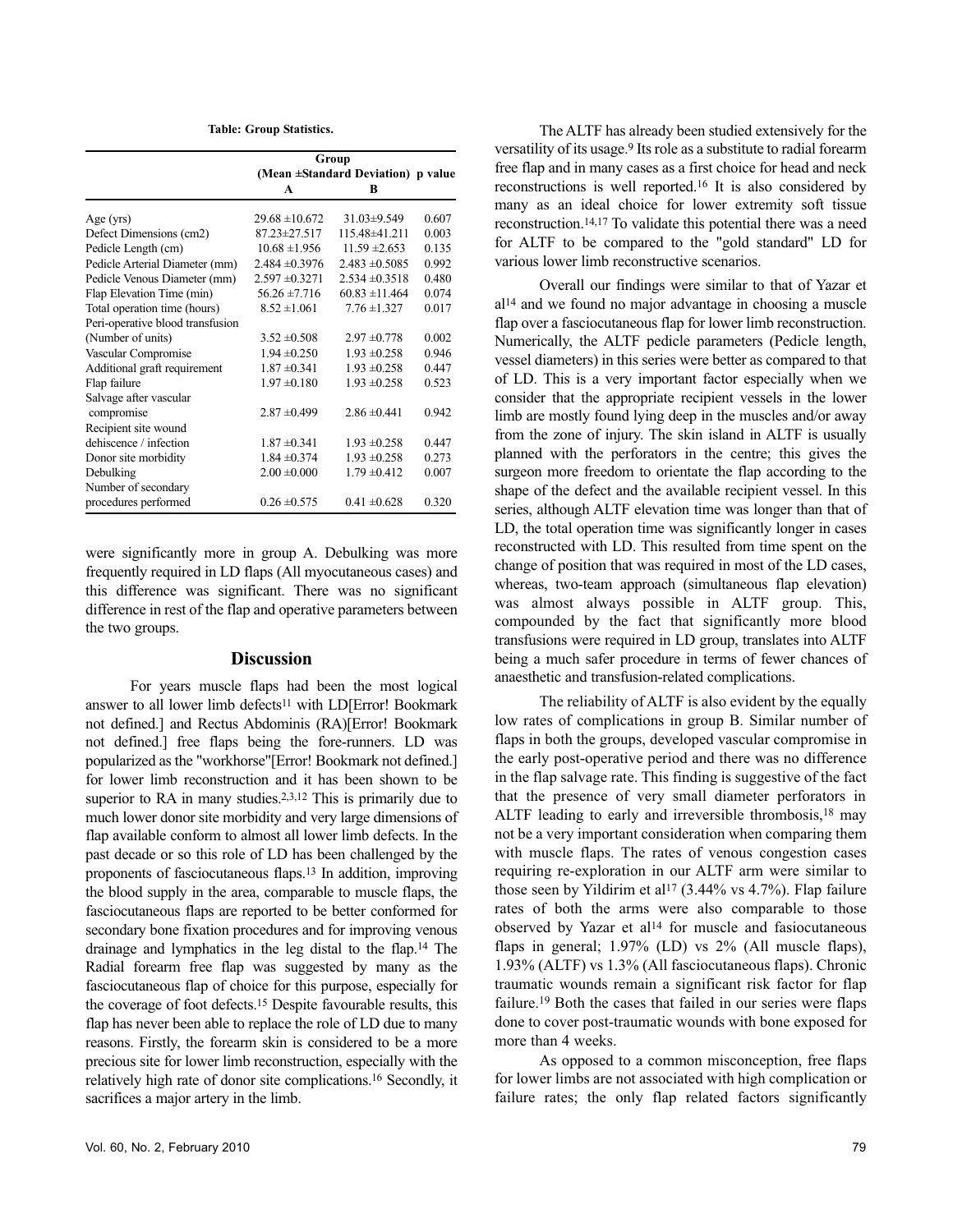associated with high flap failure rate being the use of vein grafts and muscle flap covered with skin graft, due to increased chances of thrombosis and difficult identification of post-operative thrombosis, respectively.<sup>19</sup> The only flap failure which occurred in group A in this series was also a muscle-only LD covered with a skin graft. Similarly the flap failure that occurred in ALTF arm was a case in which vein grafts were used during anastomosis. The muscle-only flaps are also reported to be associated with long-term graft instability;<sup>20</sup> 26.1% in our grafted LD cases. All these cases of graft instability were limited to the foot and ankle areas. Not only that muscle covered with graft may be a problem, especially in the weight-bearing area of the foot, but a myocutaneous flap is also considered to be unsuitable for this purpose because of the shearing effect between the muscle and the overlying skin.<sup>21</sup> In contrast a thin ALTF provides one-stage contouring and minimizes shearing, and a skin paddle that resists pressure and improves durability.<sup>22</sup>

Donor site morbidity is also very important in considering fasciocutaneous flaps, as whole of the defect, including its depth, is to be covered and filled-in by the skin island. ALTF harvest leads to a hidden donor site with minimum donor-site morbidity.<sup>16</sup> Donor-sites up to 9 cm wide can be closed primarily<sup>16</sup>  $(17.2\%$  in this series). Also, as the upper limbs and torso are totally spared, this facilitates early patient mobilization. Donor-site morbidity, reported with LD, is mostly described in terms of scar complications or weakness of shoulder movements.<sup>23</sup> The painful, post-operative, LD donor-site and associated weakness, results in difficulty in early ambulation of the patient on crutches<sup>21</sup> and even simply trying to get up on the bed causes tension on the back in a bed-ridden patient.<sup>24</sup> This should be an important consideration when considering LD for lower limb reconstruction.

With ALTF, large amount of adipose tissue in excess of the skin island<sup>18</sup> can be used to fill-in a threedimensional defect. Although not used in this series, another positive attribute of ALTF is its ability to be used as a flow-through flap<sup>17</sup> for limb salvage. Thickness or bulkiness is less often seen with ALTF, especially when adequate thinning has been done depending upon the reconstructive requirements.7,14 On the other hand thinning is not a possibility with LD and bulk remains one of its major disadvantages.<sup>25</sup> We had a similar observation that Debulking or any other secondary surgery was less commonly required in ALTF arm than in LD arm ( $p = 0.007, 0.320$ ).

This article provides strong evidence in favour of ALTF to replace the all-time favourite LD for lower limb reconstructions. However, there is a need for a multiinstitutional randomized control trial to be conducted for

universal acceptability of this flap.

### **Conclusion**

ALTF is as reliable a flap as LD for various lower limb defects. Its additional advantages include shorter total operation time (possibility of two-team approach) and lesser requirement of peri-operative blood transfusion or subsequent debulking procedures (possibility of flap thinning). Considering these benefits, ALTF may rightly be labeled as the 'New Workhorse' for lower limb reconstructions requiring free tissue transfer.

#### **References**

- 1. Nejedlý A, Dzupa V, Záhorka J, Tvrdek M. Muscle flap transfer of the treatment of infected tibial and malleolar fractures and chronic osteomyelitis of the tibia. Acta Chir Orthop Traumatol Cech 2007; 74: 162-170.
- 2. Anthony JP, Mathes SJ, Alpert BS. The muscle flap in the treatment of chronic lower extremity osteomyelitis. Results in patients over 5 years after treatment. Plast Reconstr Surg 1991; 88: 311-8.
- 3. Chaikhouni A, Dyas CL Jr, Robinson JH, Kelleher JC. Latissimus dorsi free myocutaneous flap. J Trauma 1981; 21: 398-402.
- 4. Elliot D, Lewis-Smith PA, Piggot TA. The expanded latissimus dorsi flap. Br J Plast Surg 1988; 41: 319-21.
- 5. Yazar S, Lin CH, Wei FC. One-stage reconstruction of composite bone and soft-tissue defects in traumatic lower extremities. Plast Reconstr Surg 2004; 114: 1457-66.
- 6. Song YG, Chen GZ, Song YL. The free thigh flap: a new free flap concept based on the septocutaneous artery. Br J Plast Surg 1984; 37: 149-59.
- 7. Kimura N, Satoh K. Consideration of a thin flap as an entity and clinical applications of the thin anterolateral thigh flap. Plast Reconstr Surg 1996; 97: 985-92.
- 8. Mathes SJ, Nahai F, eds . Reconstructive surgery. Principles, anatomy and technique. 2nd Vol. New York:Churchill Livingstone, 1997; pp 1163-72.
- 9. Wei FC, Jain V, Celik N, Chen HC, Chuang DC, Lin CH. Have we found an ideal soft tissue flap? An experience with 672 anterolateral thigh flaps. Plast Reconstr Surg 2002; 109: 2219-26.
- 10. Mathes SJ, Nahai F, eds. Reconstructive surgery. Principles, anatomy and technique. 1st Vol. New York: Churchill Livingstone, 1997; pp 565-615.
- 11. Khouri RK, Shaw WW. Reconstructon of lower extremity with microvascular free flaps: a 10 year experience with 304 consecutive cases. J Trauma 1989; 29: 1086-94.
- 12. Asko-Seljavaara S, Lahteenmaki T, Waris T, Sundell B. Comparison of latissimus dorsi and rectus abdominis free flaps. Br J Plast Surg 1987; 40: 620-8.
- 13. Goldberg JA, Adkins P, Tsai TM. Microvascular reconstruction of the foot. Weight-bearing patterns, gait analysis, and long-term follow-up. Plast Reconstr Surg 1993; 92: 904-11.
- 14. Yazar S, Lin CH, Lin YT, Ulusal AE, Wei FC. Outcome comparison between free muscle and free fasciocutaneous flaps for reconstruction of distal third and ankle traumatic open tibial fractures. Plast Reconstr Surg 2006; 117: 2468-75.
- 15. Weinzweig N, Davies BW. Foot and ankle reconstruction using the radial forearm flap: a review of 25 cases. Plast Reconstr Surg 1998; 102: 1999-2005.
- 16. Tamimy MS, Rashid M, Islam MZ, Sarwar SR, Aman S, Aslam A. A comparison of free transfer of radial forearm and anterolateral thigh flaps for head and neck reconstruction. Eur J Plast Surg 2009; 32: 95-102.
- 17. Yildirim S, Gidero?lu K, Aköz T. Anterolateral thigh flap: ideal free flap choice for lower extremity soft-tissue reconstruction. J Reconstr Microsurg 2003; 19: 225-33.
- 18. Wei FC, Suominen S, Cheng MH, Celik N, Lai YL. Anterolateral thigh flap for postmastectomy breast reconstruction. Plast Reconstr Surg 2002; 110: 82-8.
- 19. Khouri RK, Cooley BC, Kunselman AR, Landis JR, Yeramian P, Ingram D, et al. A prospective study of microvascular free-flap surgery and outcome. Plast Reconstr Surg 1998; 102: 711-21.